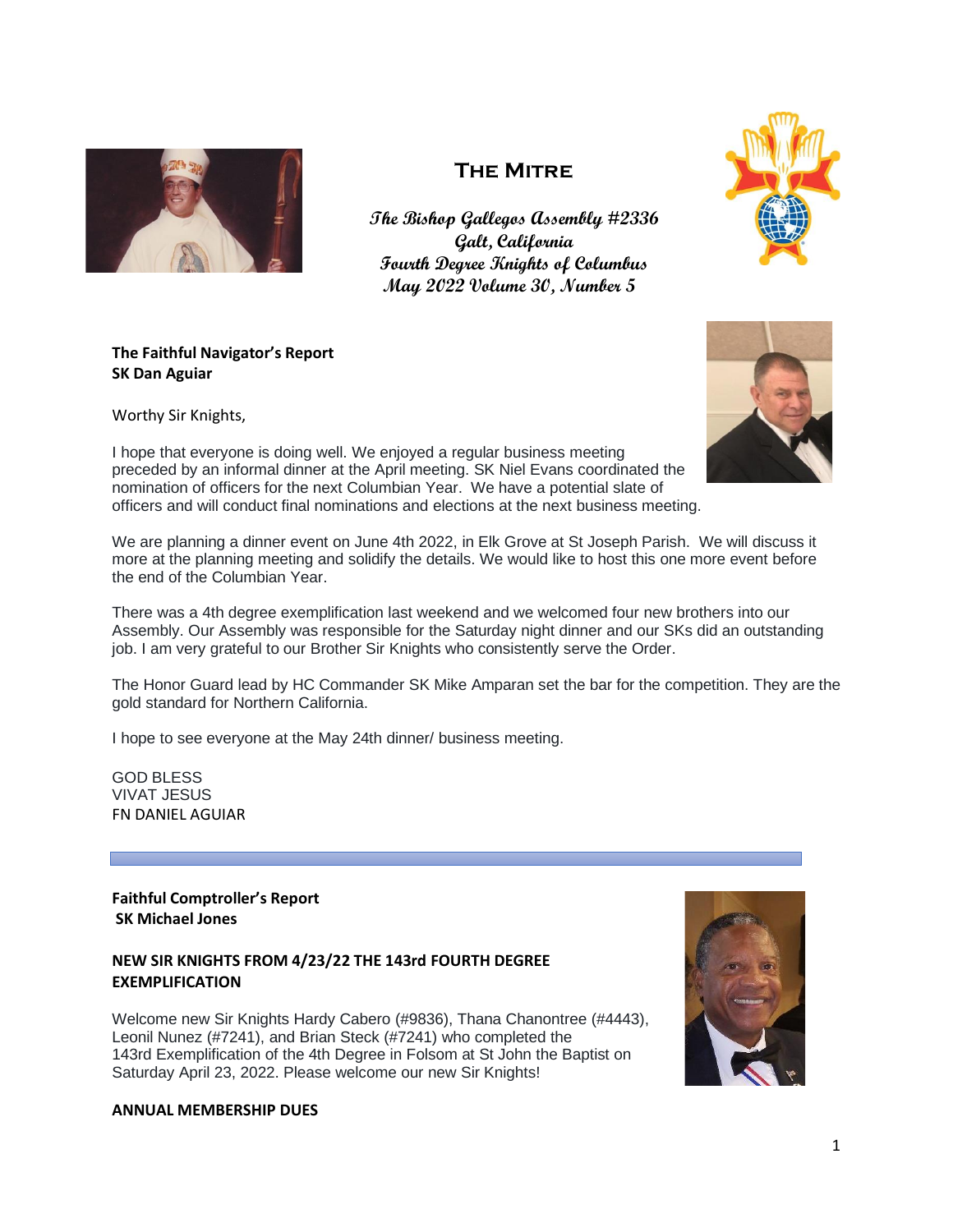The Annual Membership Dues 2022 Final Notice was mailed on April 15, 2022. If you have a hardship or know of a Sir Knight with a hardship, please let me know. The Faithful Comptroller will mail you your 2022 Membership card.

## **IF ATTENDANCE CASH PRIZE**

As an incentive to boost attendance at our monthly meetings, we started up the IF ATTENDANCE AWARD at the April Business Meeting. The April IF winner SK Jose Flores was not in attendance. Next Month's IF award will be \$100.00. If your name is drawn, and if you are present, you win the \$100.00. If not, the \$100.00 will roll over to next Business Meeting until someone wins. Attendance is mandatory to receive the IF Award. See you at our Tuesday, May24, 2022, Business Meeting.

## **OPPORTUNITY DRAWING**

There was no Business Meeting Opportunity Drawing at the April Business Meeting.

#### **CIVIC AWARD 2021-2022 FOR PARRIOTIC PROGRAMS**

The following are Knights of Columbus 4th Degree Civic Award Application 2021-2022 for patriotic programs sponsored by our Assembly #2336 between July 1, 2021 and June 30, 2022:

7/14/21: Red Cross water donation for the Northern California Fire. The 2021 Northern California fires destroyed not only communities, but the way of life for too many people who live in them. The Knights of Columbus Assembly 2336 and Council 4443 Sir Knights and Brothers felt compelled to help out in any way we could and ultimately decided to donate water for the victims and the first responders. We as Americans are compelled to help other Americans who are in need. It was our Patriotic Duty to offer our help and support.

9/4/21: Knights of Columbus Honor Guard escorted Our Lady of Penafrancia on September 4th with a Mass at 10am to celebrate the annual feast of their patroness at St. Joseph Church in Elk Grove, CA.

9//8/21: St Charles Borromeo Church Flag Dedicating Ceremony. On Wednesday, September 8, 2021, the Knights of Columbus Honor Guard members celebrated jointly the removal of the tattered U.S. flag and our "Memory of September 11th".

1/14/22: Honor Guard participated in Rosary, Chalice Ceremony and Memorial Mass for Sir Knight Richard Norris, PFN, PGK, at St. Joseph Church, Elk Grove, CA.

#### **A PRAYER FOR PROTECTION IN TIME OF PANDEMIC**

In this time of distress (Covid), please continue to pray for all our Sir Knights, Ladies and all our families and all our communities. Please let us know if any Sir Knights or their Ladies or families need to be added to our prayer list.

Grand Knights - please check your members and if any brothers are in distress, one way to help is Columbian Charities (365 Club):

<https://www.californiaknights.org/culture-of-life/california-columbian-charities-365club/>

#### **SUPREME EVENTS VIA KOFC.ORG**

Keep up to date with Supreme events via the kofc.org web site: <https://www.kofc.org/en/news-room/knightline/special-edition/index.html>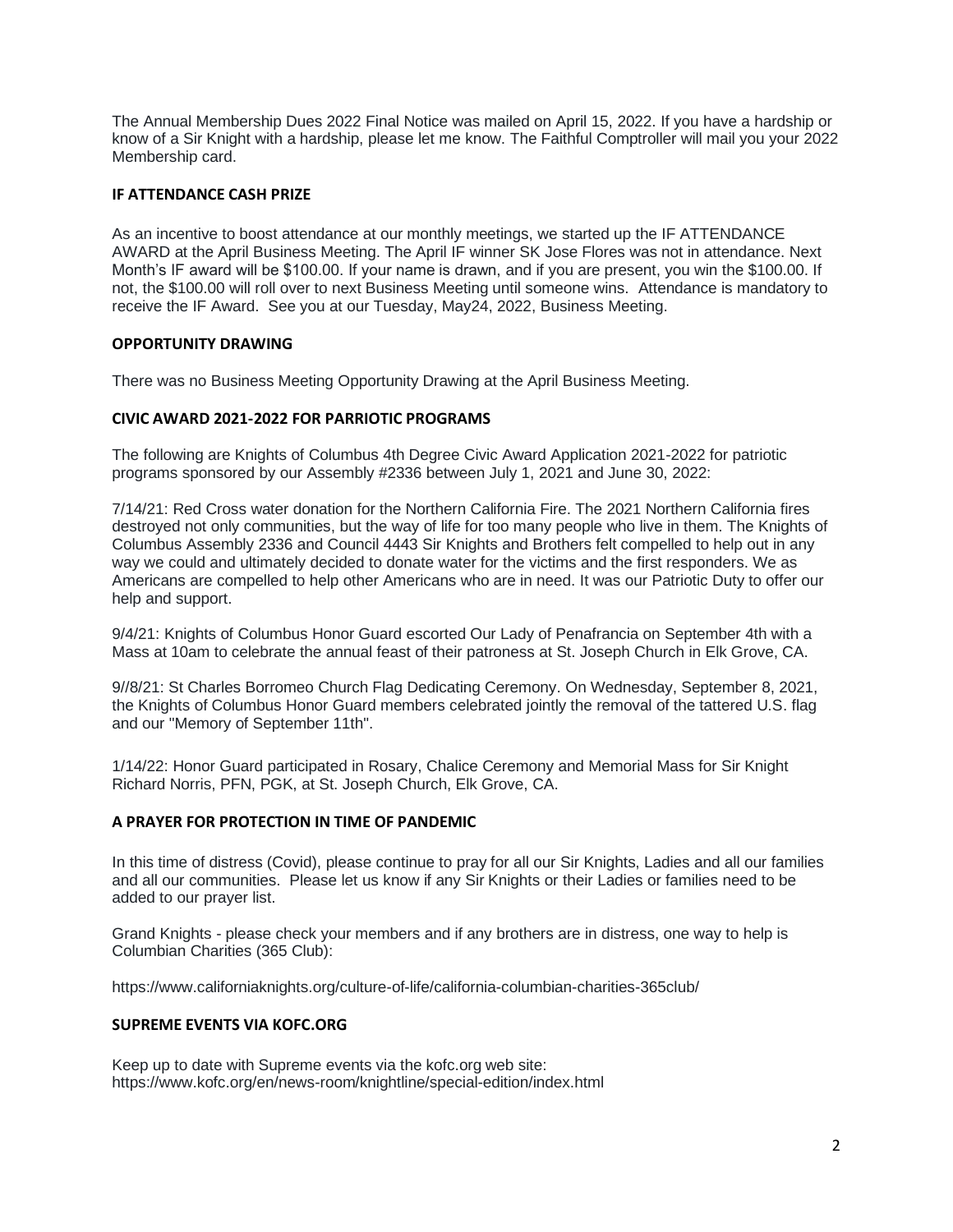## **BENEFITS OF JOINING 4TH DEGREE**

The primary purpose of the Fourth Degree Knights of Columbus is to inculcate a love of country and impress the duties of citizenship. Its motto is Patriotism -- a patriotism enlightened and informed by religion. Please see the Benefits of Joining 4th degree flyer (attached).

## **RECRUITMENT**

Recruiting new members is essential to the continued growth and well-being of your council and the Order. We are a brotherhood of Catholic men who each play a part in improving the world around us, one community at a time. We stand together in faith and are dedicated to upholding our principles of Charity, Unity, Fraternity and Patriotism. The primary purpose of the Fourth Degree is to foster the spirit of patriotism by promoting responsible citizenship and a love of and loyalty to the Knights' respective countries through active membership in the Fourth Degree Assembly. I request you Sir Knights to reach out to your Council Third Degree Brother Knights and ask them to join the Patriotic Degree of the Order.

#### **THE NEW 4TH DEGREE UNIFORM**

Effective (12/31/2020), the new uniform is the only uniform allowed on all call-outs. The Supreme Knight and Supreme Master have issued this directive to the District Masters at their Provincial Meeting. The tuxedo and dark suits will no longer be allowed to march or process with the uniformed Honor Guard. The reason is that if they keep allowing the tuxedos and suits to march or process with the uniformed Honor Guard, there will always be a mix match and no uniformity in the ranks.

The New 4th Degree Official Dress Uniform can be purchased at Knights of Columbus Knights Gear [http://www.knightsgear.com.](http://www.knightsgear.com/) If you want to join the Assembly Honor Guard, we will finance your new 4th Degree Official Dress Uniform. For more information, please see the Faithful Comptroller.

If you are an Honor Guard member and no longer using your regalia, please consider donating your uniform to the Bishop Gallegos Assembly #2336.

# **Honor Guard Captain's Report SK Mike Amparan**

Worthy Sir Knights,

The Honor Guard purported itself well at the 4<sup>th</sup> Degree Competition in April. We continue to practice for the State Convention competition later this month. Worthy Sir Knights interested in joining the Guard should contact me. Thankyou!



God bless you all.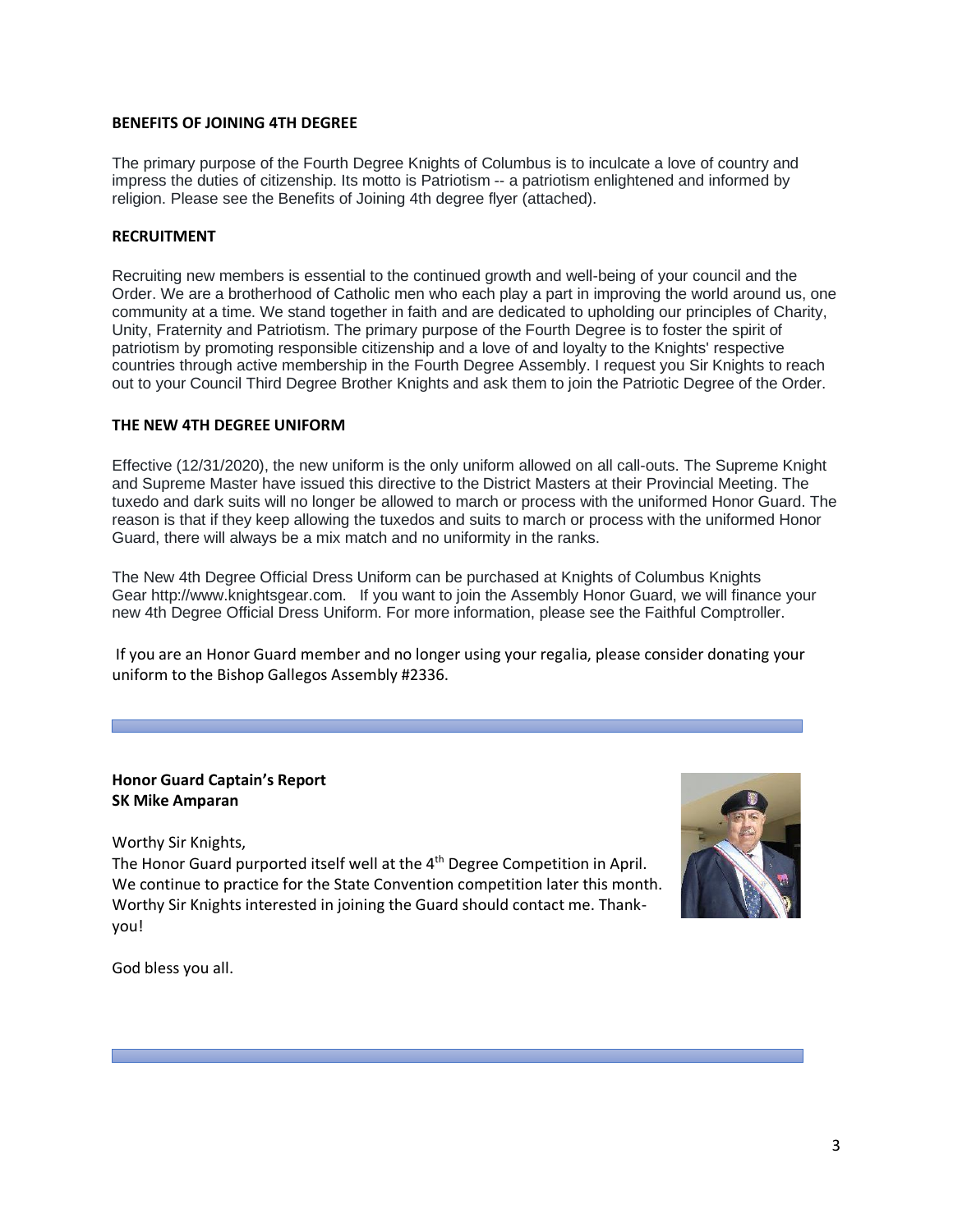#### **Mitre Editor's Report**

#### **SK Marcus Mimnaugh**

Happy May birthdays! Please wish these SKs a Happy Birthday:



| SK Robert Soldwisch  |    | SK Dean Pfirrman          | 20 |
|----------------------|----|---------------------------|----|
| SK Michael Jones     | 06 | SK Valente Lopez          | 21 |
| SK Heraclio Barbosa  | 10 | SK John Slawkowski Sr. 21 |    |
| SK W Patrick Kirklin | 11 | <b>SK Rick Garcia</b>     | 24 |
| SK Brad Rohrer       | 11 | <b>SK David Hilton</b>    | 29 |
| SK Bran Moock        | 16 |                           |    |
| SK Mark Stewart      | 19 |                           |    |

If your birthday is not listed, please let me know.

Please visit the Assembly website at:

#### **[www.assembly2336.com](http://www.assembly2336.com/)**

We had nominations at our April Business meeting for next year officers. We will be having nominations followed by balloting for the nominees at our May Business meeting. See below for list of nominees from our April meeting. Niel Evans

Faithful Navigator – SK John M. Slamkowski Faithful Captain – SK Damon Thayer Faithful Admiral – SK Dan Aguiar Faithful Pilot – SK Cliff Bollong Faithful Comptroller – SK Michael Jones Faithful Purser – SK John J. Slamkowski Faithful Friar – Fr. Julito Orpilla Faithful Scribe – SK David Long Ist Year Trustee – SK Barry Renn 2nd Year Trustee – SK Gary Gilmore 3yr Trustee – SK Bernard Keiffer Inner Sentinel – SK Mike Amparan Outer Sentinel – SK Leonard Row